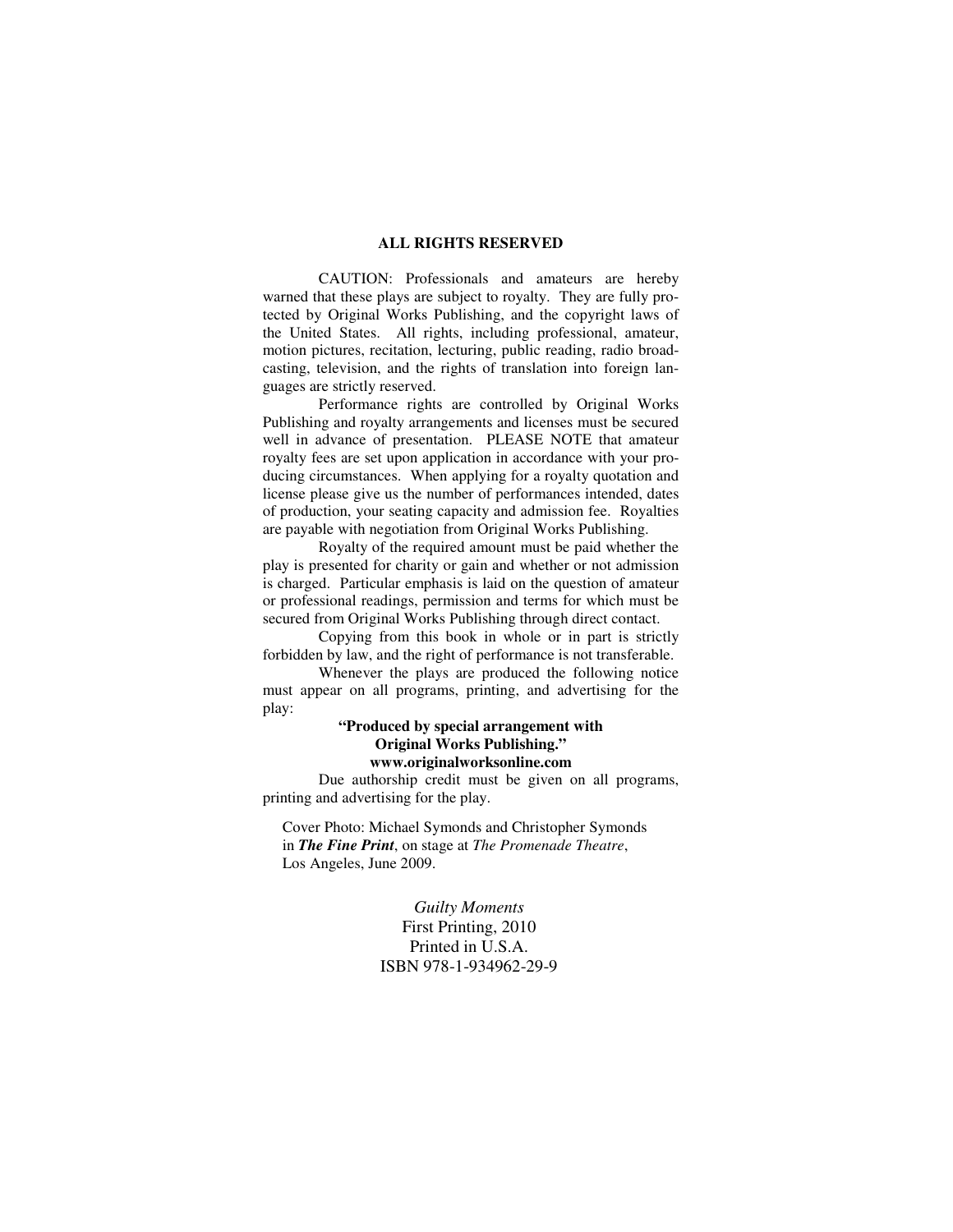*For my father.*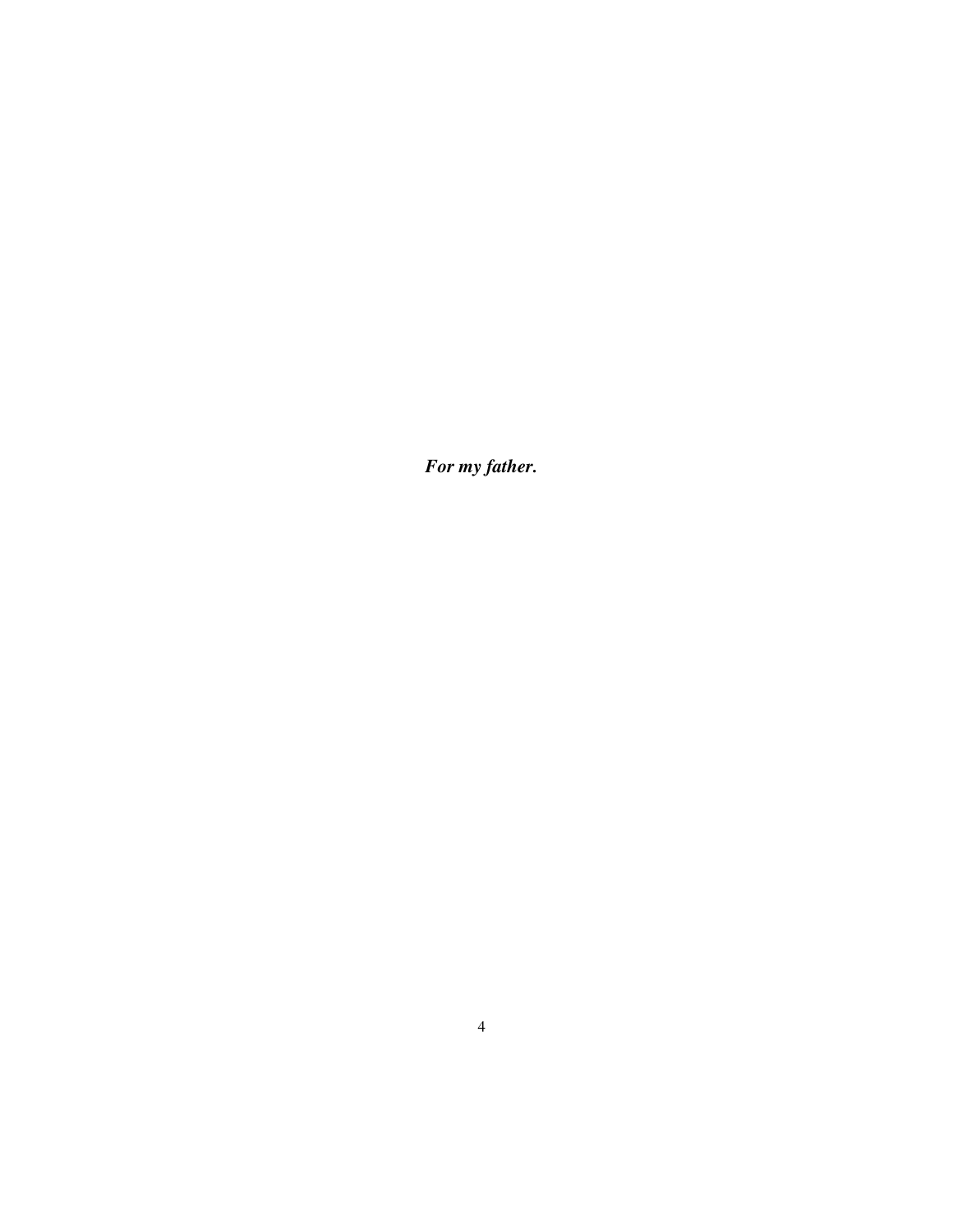## *Howie's Last Words*

Cast: (1M, 1F)

HOWARD: A stuntman returning from a close call. LACY: His concerned wife.

SETTING: Written for a bedroom, but not specific.

TIME: The play takes place in the present.

HOWIE'S LAST WORDS received its premiere Equity performance at the Annual Summer Shorts Festival, City Theatre, Miami, FL. June 2nd, 2005.

The play was directed by Barbara Lowery

Cast was as follows:

Howard: Greg Weiner Lacy: Shana Youngblood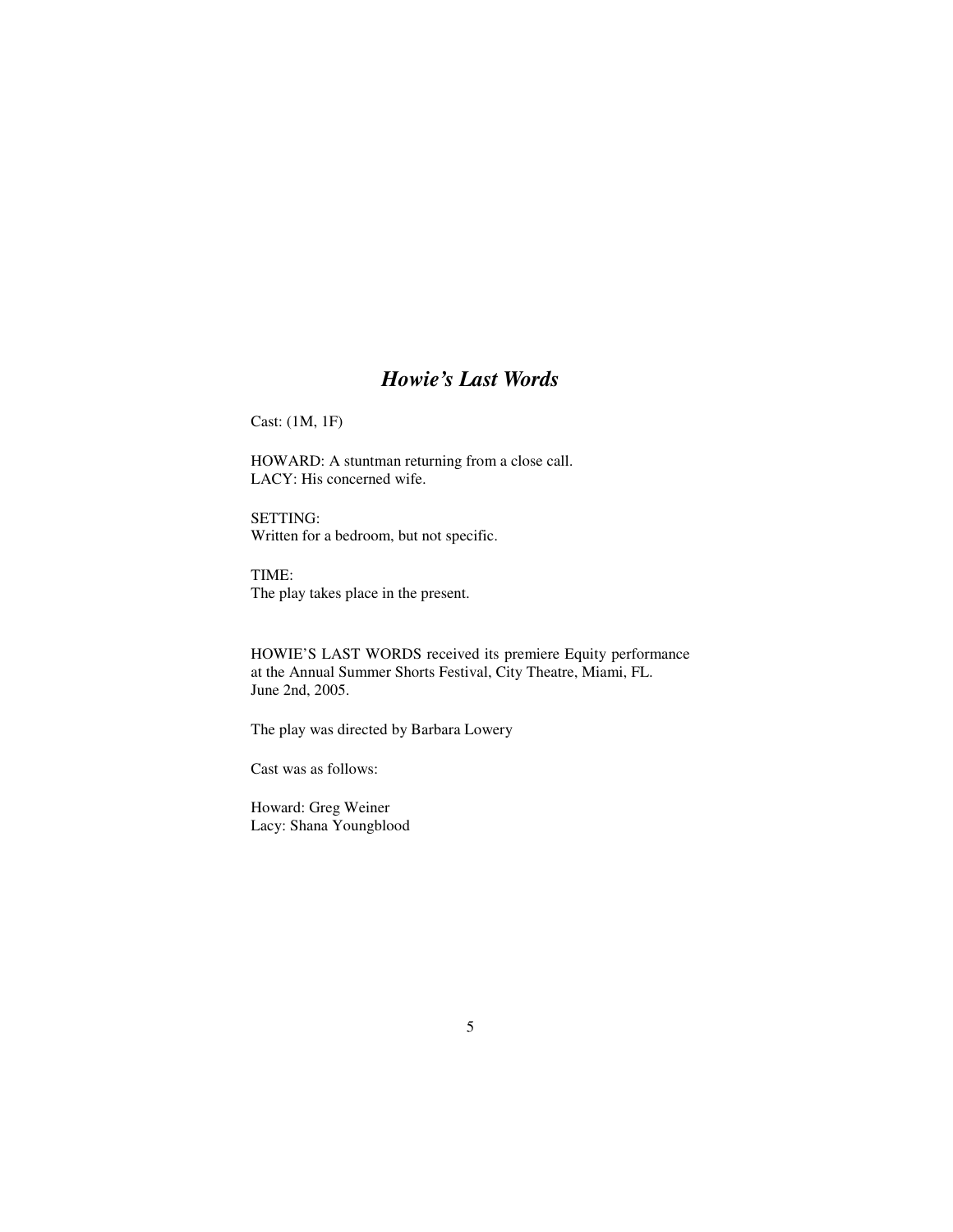AT RISE:

*(A bedroom. LACY is sitting on the bed.) (HOWARD enters.)* 

LACY: How'd it go?

HOWARD: Yeah.

LACY: What?

HOWARD: It was fine. I need a few minutes.

LACY: You stink.

HOWARD: It's the gel. I cleaned off as much as I could in the trailer, but I need a shower.

LACY: Yeah, you do. Smoke and chemicals.

HOWARD: I know. I just need my ten minutes, okay?

LACY: I missed you.

HOWARD: Jeez, Lacy, I was gone ten hours. Most people work every day.

LACY: I was worried.

HOWARD: Ten minutes, Lacy. I've got to have my ten, especially...

LACY: What?

HOWARD: Nothing. I'm getting in the shower.

LACY: So it went okay.

HOWARD: You asked that.

LACY: You don't look okay.

HOWARD: I'm here.

LACY: I was worried.

HOWARD: I know what I'm doing out there.

LACY: I know. I was just worried.

HOWARD: Yeah. It wasn't good.

LACY: Do I want to know?

HOWARD: Everything was fine, I just thought it was… The valve on the airtank screwed up.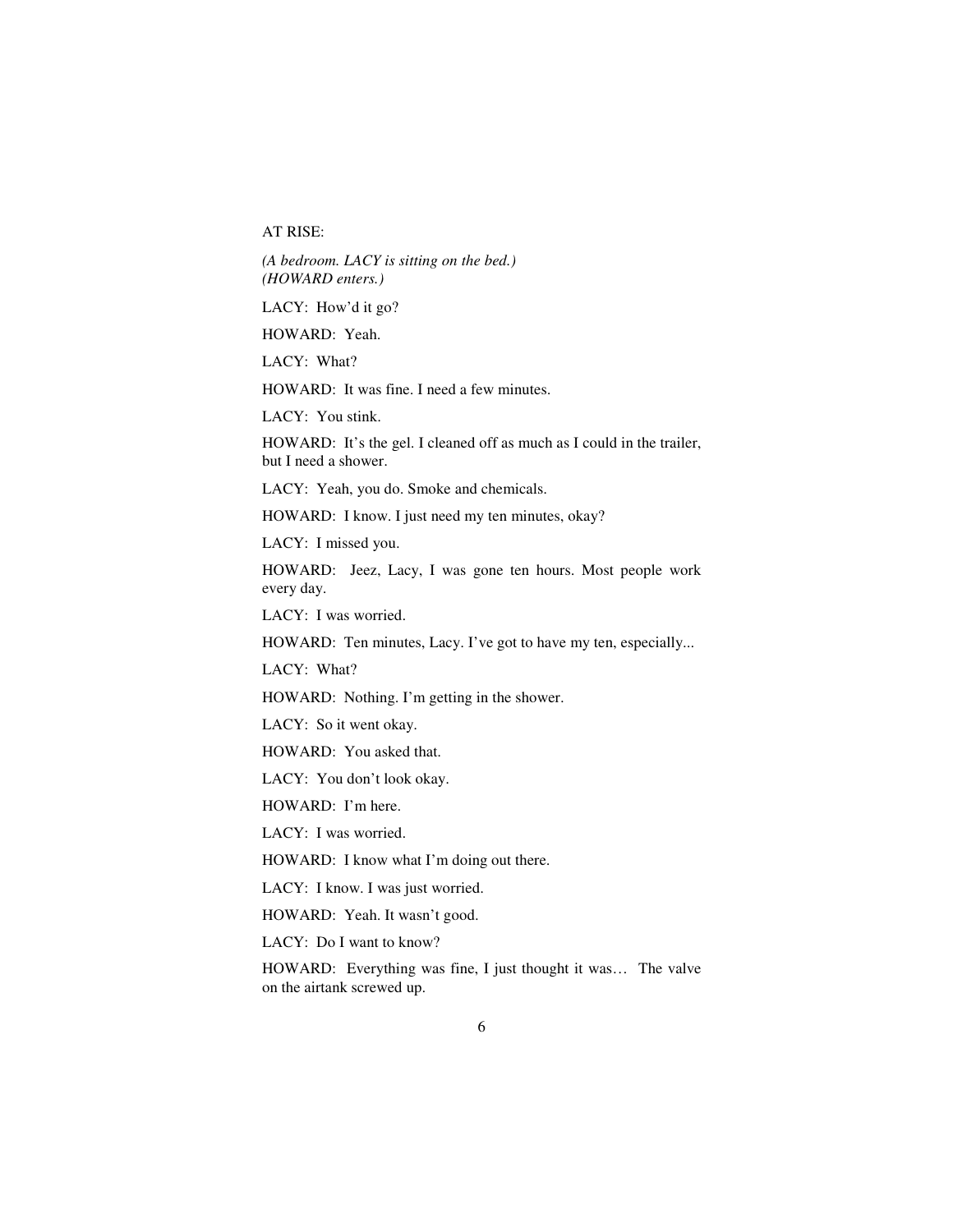LACY: While you were on fire?

HOWARD: Yeah. Or right before they lit me... whatever. They got the shot, I just got a little freaked.

LACY: Tell me.

HOWARD: Really?

LACY: I want to know.

HOWARD: We were on that soundstage in Brooklyn, it's the only one that lets you have open flames inside. I've got the little airtank on, 'cause it's gonna be a couple of minutes, tops, from hoods on to fire out and the hoods off. But the valve jammed, so instead of breathing from the tank, I'm breathing the air in this little pocket - trapped between the nomex and me. But as I'm sucking air in, it's pulling the fumes in from the fuel. That hexane glue, so while I was on fire, I was essentially sniffing glue. I started hallucinating, and I didn't know why, and I couldn't figure it out because I'm friggin' high on glue fumes.

LACY: Oh my God.

HOWARD: I just knew something was wrong, and I couldn't tell why or what, so I thought I must be dying. Burning to death. I remember going down, and Babs and Steve coming in with the extinguishers, and putting me out. I remember, very clearly, grabbing the hoods and ripping them off so I could breathe. I just had to get air, and I couldn't see. There were flashes of white, but I was blind. I didn't pull the hoods off.

LACY: I thought –

HOWARD: Yeah, I thought so too. Apparently, I was just lying there. Babs grabbed them - she pulled them off. She said my eyes were open, but she could tell I wasn't seeing anything. She thought I was blind. I remember pulling them off, though. I remember doing that. The worst thing was... after I could breathe, and I'm lying there, thinking they've put me out, and it's over and whatever went wrong, it's over, I'm okay... and then I heard it again.

LACY: What?

HOWARD: Flames. Fire from the inside. There's nothing else that sounds like that. It's like scuba diving, everything sounds different underwater? Everything sounds different inside fire, too. Only in the opposite way. ... So I heard the flames, and I realized I was still on fire, and they hadn't put me out at all, I had just hallucinated that they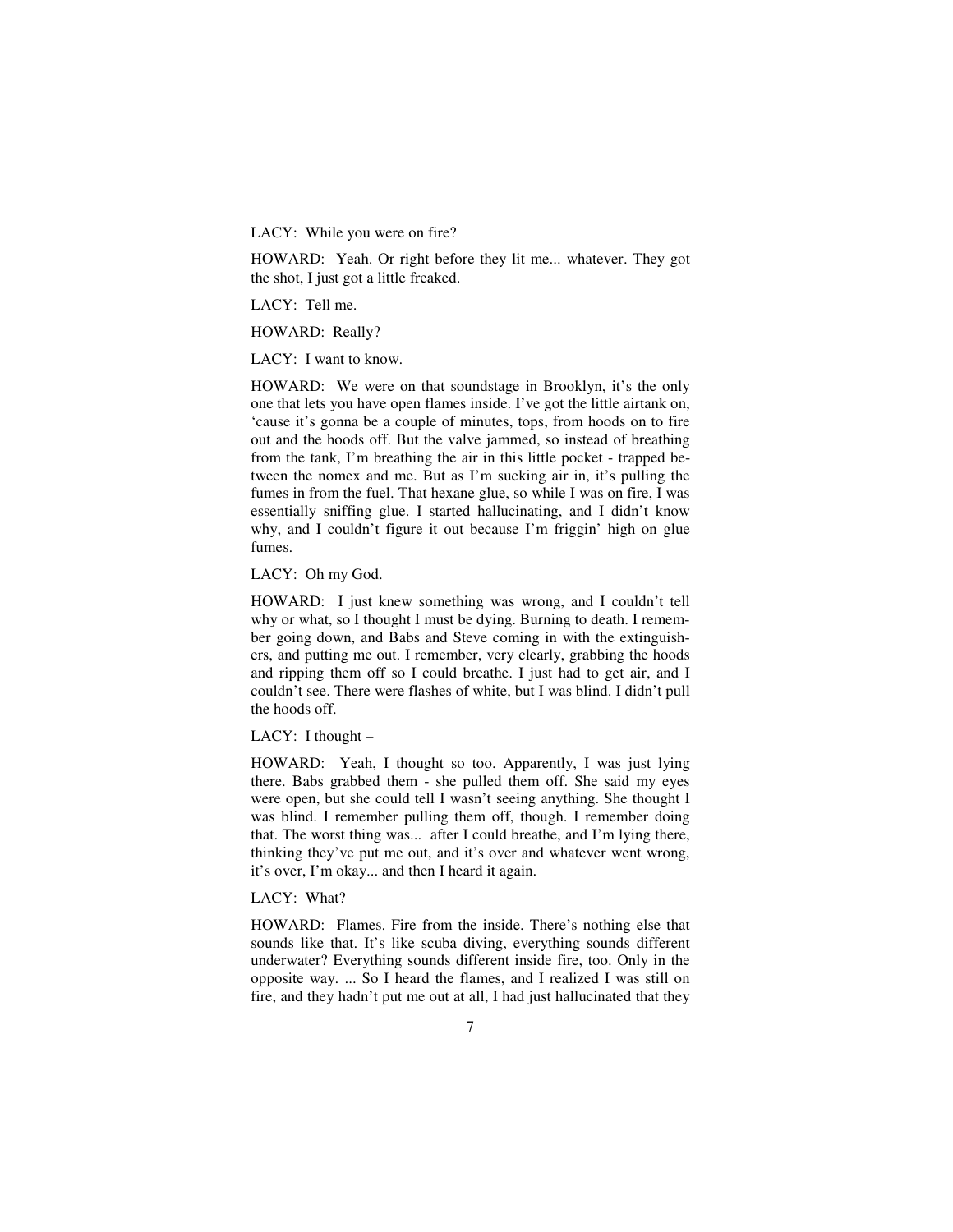# *Tiger in a Cage*

Cast: (1M, 1F)

HAROLD: M. Late twenties. Unable to sit still for very long. Edgy, twitchy… repressing.

PSYCHIATRIST: W. Young enough to still believe she can make a difference to the world - which makes it hard for her to remain unemotionally involved with her patients.

SETTING: A jail cell.

TIME: The play takes place in the present.

TIGER IN A CAGE received its premiere performance at the Rudyard Kipling Theatre Louisville, KY. March 2, 2007.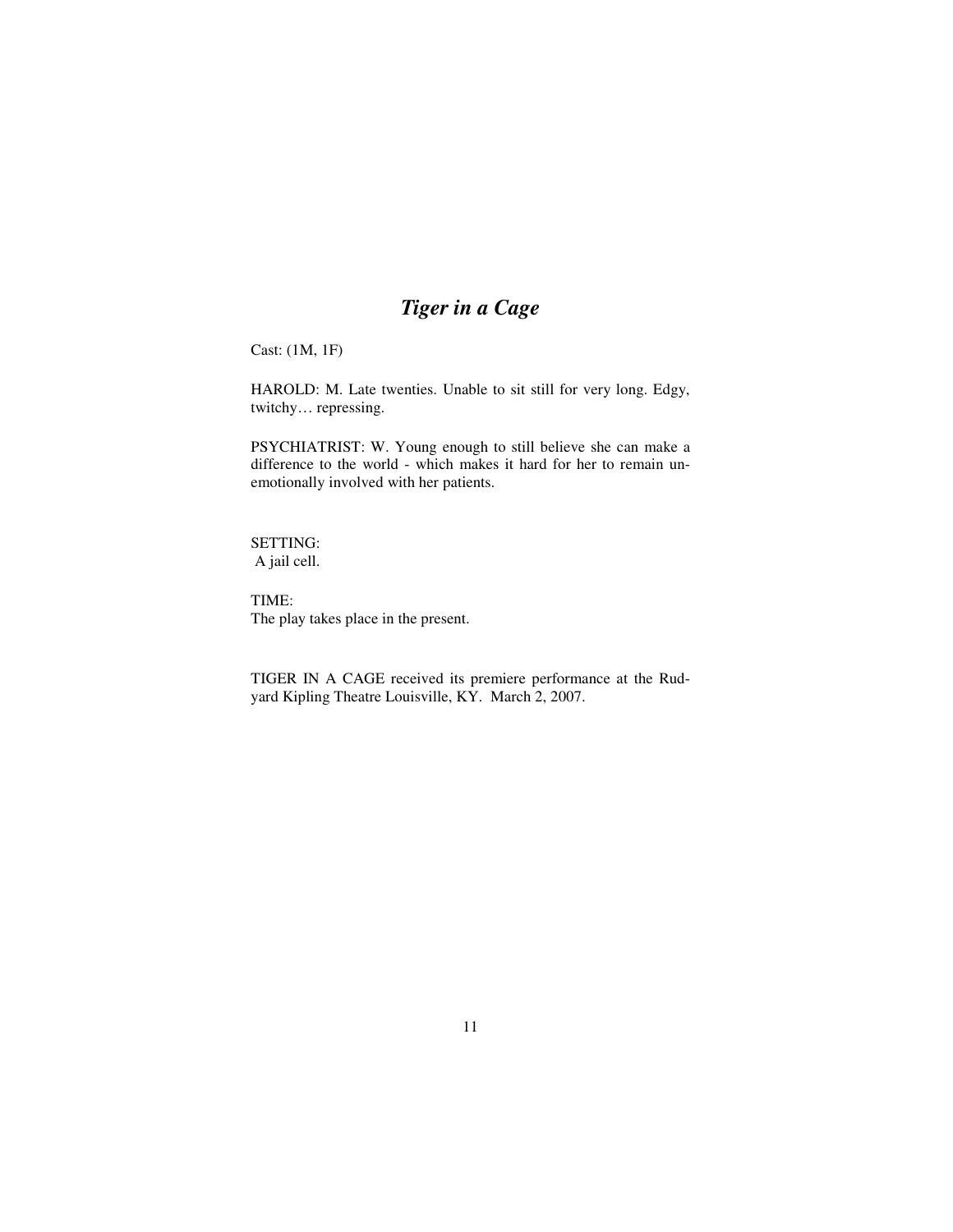#### *DARKNESS:*

*(A FEMALE VOICE grunts. High pitched, breathy, rhythmic grunts. Exertion.)* 

*(A smacking noise - not immediately recognizable, but sexual. Deliciously sexual.)* 

*(Grunt. Pause. Smack… ...over and over.)* 

*(Louder.)* 

*(The sounds cut off abruptly as:)* 

*LIGHTS UP ON:* 

*(HAROLD lying on the cot.)* 

*(The SOUND of a steel doors rolling open, clanging shut.)* 

*(The PSYCHIATRIST enters, carrying a case file, and a small folding chair.)* 

PSYCHIATRIST: Back again.

HAROLD: I didn't do nothing this time.

PSYCHIATRIST: And yet.

HAROLD: I guess they told you why.

PSYCHIATRIST: Actually, no. I was in the next building for a hearing, they dropped me a note, I came straight over. I wanted to hear from you first - I can read the police report later. But I wanted you to tell me.

*(She shows him a document from the file.)* 

Whose signature is that?

HAROLD: Yours.

PSYCHIATRIST: Mine. On the bottom of a parole recommendation. I signed off on you, Harold.

HAROLD: I know. I didn't want to...

PSYCHIATRIST: To what?

HAROLD: I didn't do nothing.

PSYCHIATRIST: And yet. We were doing so well. You were doing so well.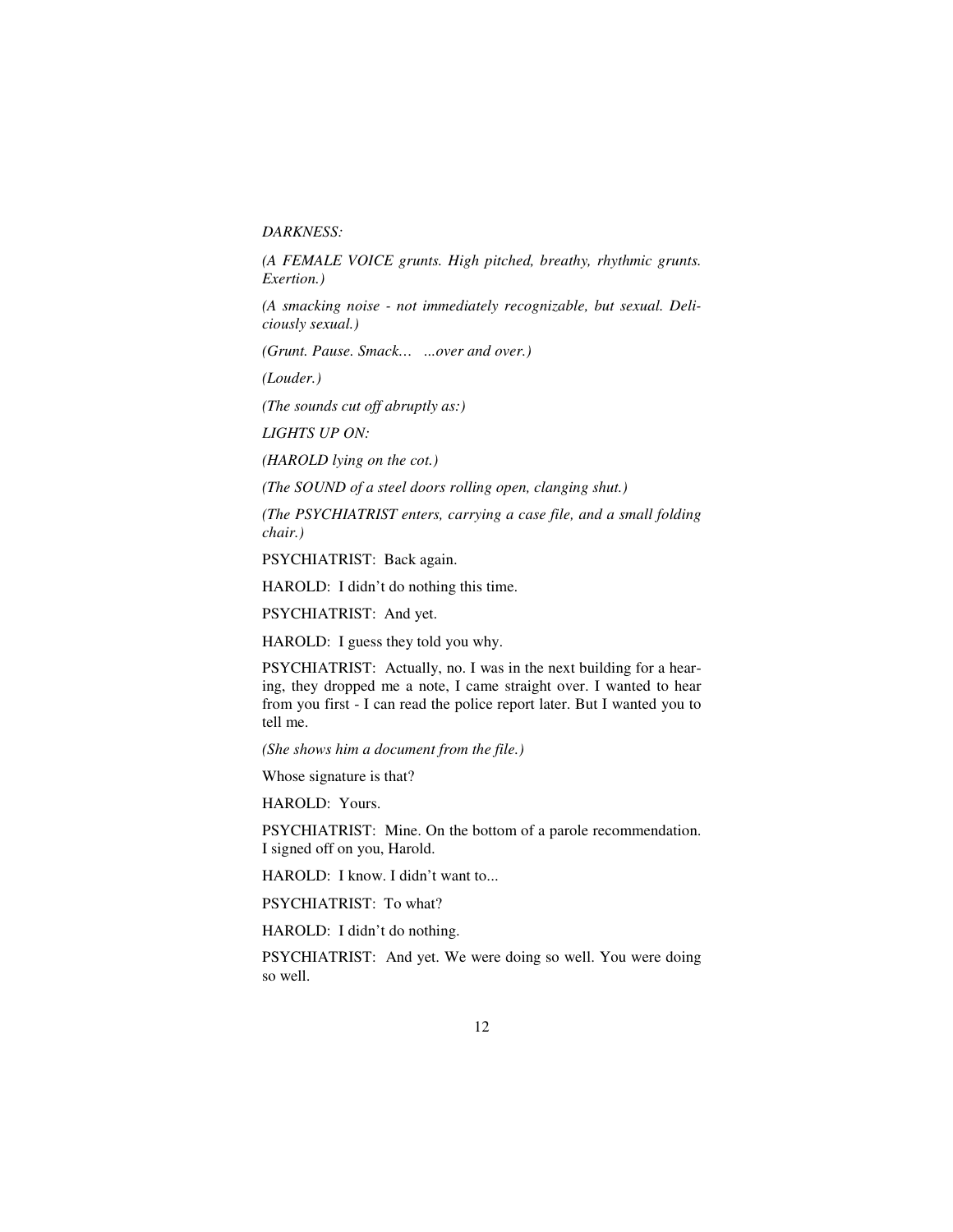HAROLD: I fell off the wagon.

*(She gestures - continue.)* 

HAROLD: They put me next to the honeymoon suite.

PSYCHIATRIST: That sounds like a rationalization.

HAROLD: You don't understand, I been trying! ... I been trying. I was next to the honeymoon suite. That channel they have? I put a block on it. Downstairs, at the desk, even before I got to the room, I had'em block it. Guy looked at me like I was nuts. "It's a parental block," he says, "There's a code to override" I don't want the code, I tell him. ... I think he thought I was a nutcase - one of those religious types. And then this dickless wonder puts me next to the honeymoon suite. Half the night, banging away just the other side of the wall. I could hear everything. Voices, grunts – she was – I could hear her like she was in the bed, like right next to me. I couldn't take it.

PSYCHIATRIST: What did you do?

HAROLD: What d'you think I did? I went into the bathroom... and, you know... cut myself.

PSYCHIATRIST: We've discussed these kinds of –

HAROLD: I know! I know! I don't even keep a razor no more, I got a 'lectric one now and everything... but... I couldn't help it. I used those nail clippers. Two little parallel – they weren't even cuts, like little scratches. I screwed up again, didn't I?

PSYCHIATRIST: I'm not here to judge you, Harold.

HAROLD: Then what good are you? Tell me what I should've – What would you have done?

PSYCHIATRIST: That's hardly my –

HAROLD: If you don't tell me what's normal, how'm I gonna know? I want to get well.

PSYCHIATRIST: I want that too. We all do.

HAROLD: They don't. They want that chemical castration.

PSYCHIATRIST: It's a treatment therapy based on –

HAROLD: It's castration. That's what it is, that's what they want. They put the word chemical there so they can get away with it. They're sick. They're sick bastards.

PSYCHIATRIST: You need to sit down.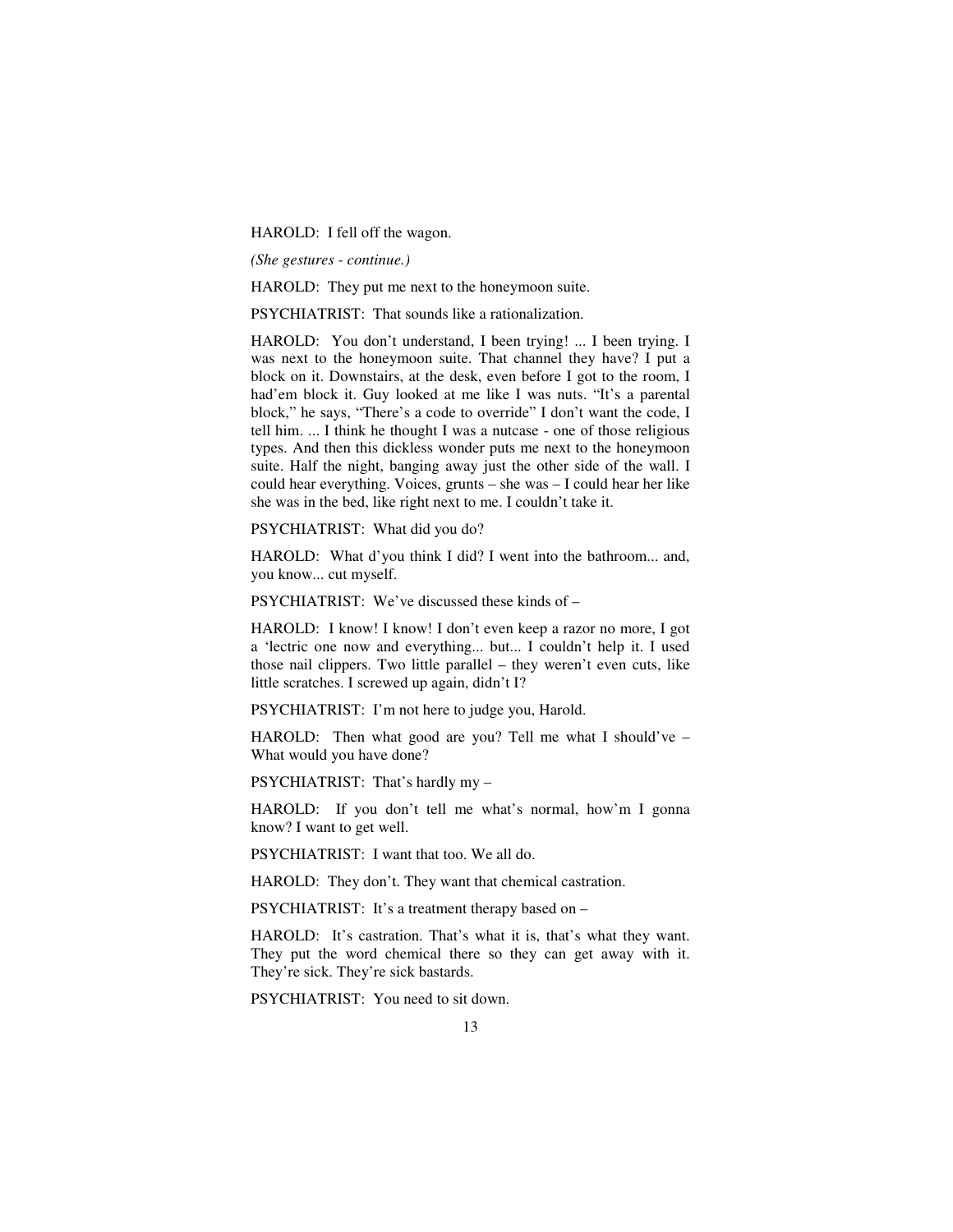### *Every Battle, Every War*

Cast: (4 m)

LIEUTENANT: British, upper class accent. Very proper. *(note: the British pronunciation was leftenant, leading to "lefty" as a nickname for all officers of that rank.)*  TONKERS: London cockney. A coward. NIGEL: Lower class English. Combative. SKEETER: American, a southern redneck. Patriotic.

SETTING: A muddy trench in a forward area.

TIME: 1916 - The War to End All Wars... Later known as World War One.

EVERY BATTLE, EVERY WAR was first produced as part of AMERICAN HISTORY 101 by The Black Box Theatre Company in June, 2007

The play was directed by Paul Messinger

Cast was as follows:

Nigel: Christopher Symonds Lefty: Michael Symonds Tonkers: John Frank Skeeter: Morris Nash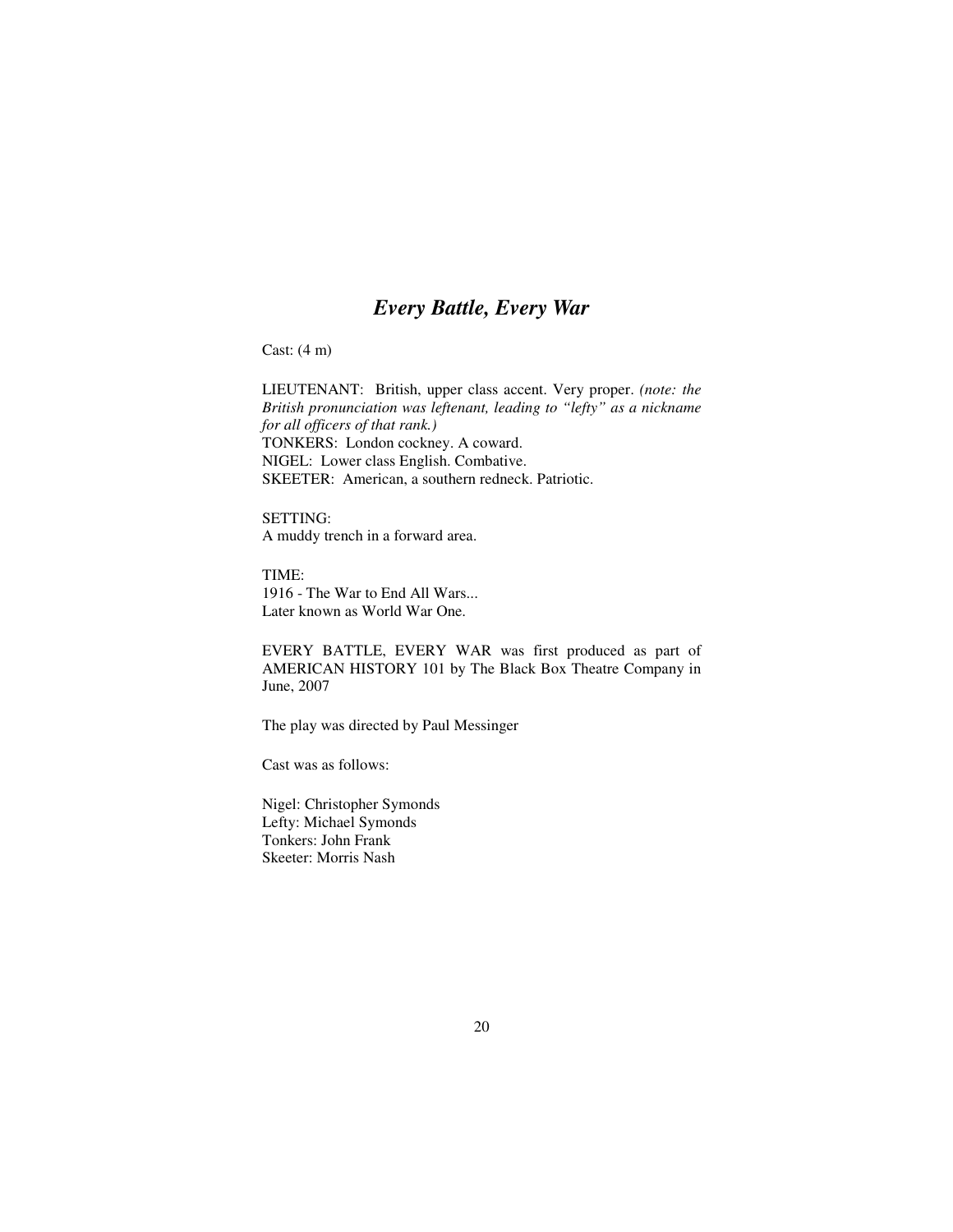*IN DARKNESS: (The sound of gunfire in the distance.)* 

*(A HUGE EXPLOSION - close.)* 

*(Flashes of light, a red glow.)* 

*AT RISE:* 

*(Three British soldiers huddle together in a trench - LIEUTENANT, NIGEL and TONKERS)* 

NIGEL: Bleedin' hell, Sir - that one was close!

LIEUTENANT: Steady there, chaps. The Bosch couldn't hit a double decker bus if they were riding inside it.

TONKERS: *(fearful)* Think we'll be goin' over the top soon, Lefty?

LIEUTENANT: In a hurry to be in the fray, are you, Tonkers? Good man. We'll be marching down the streets of Berlin by christmas time, you mark my words.

*(A soldier in a US uniform runs on, scrambles next to them.)* 

SKEETER: Shoot, man! Where th'hell am I?

LIEUTENANT: Durham's light infantry - Fifth regiment.

SKEETER: Well sheee-oot, Ah'm loster than a turnip on a hog farm.

LIEUTENANT: I'm terribly sorry, I don't understand a word you're saying.

SKEETER: Don't 'pologize, man! I'm on yer side.

LIEUTENANT: Oh, you're American.

SKEETER: Hell yeah.

LIEUTENANT: Well, you're bloody late.

SKEETER: Late fer what?

LIEUTENANT: For the war, man! You should've been here two years ago.

SKEETER: I only jes' joined up last month.

LIEUTENANT: Well, try to be on time for the next one.

NIGEL: I 'eard this was the war to end all wars, sir.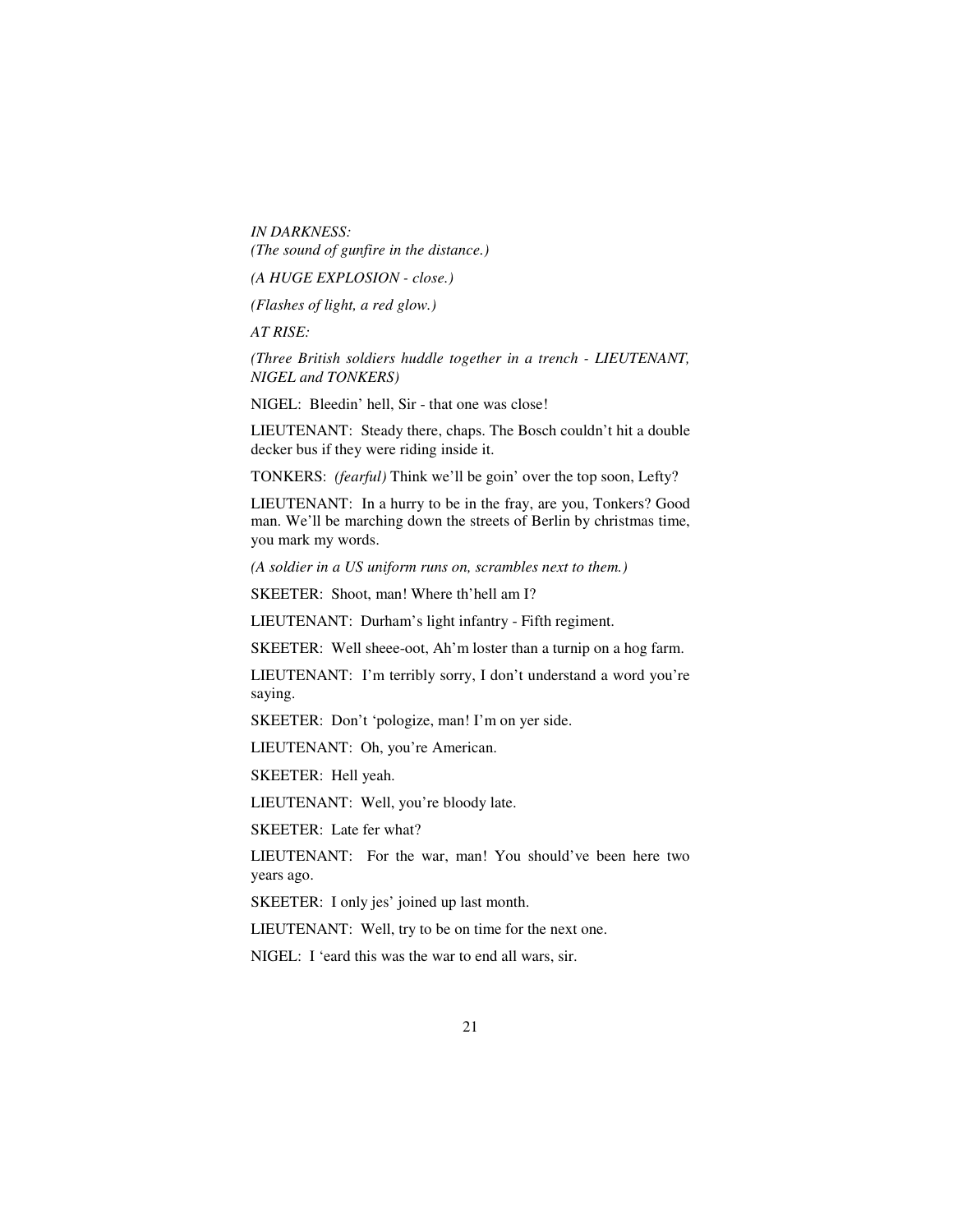LIEUTENANT: That's what they say. ...It would be nice to think so, son.

NIGEL: I mean - in't that what we're fightin' for, Lieutenant?

LIEUTENANT: We're fighting for King and Country, Nigel. The glory of the empire!

SKEETER: And mom's apple pie.

LIEUTENANT: What?

SKEETER: Fightin' fer mom's apple pie.

LIEUTENANT: I'm sorry, bit of the old shellburst tinnitus - I thought you said your mother's apple pie.

SKEETER: Sure did.

LIEUTENANT: That's what you're fighting for.

SKEETER: Yep.

LIEUTENANT: That's the most ridiculous thing I've ever heard.

TONKERS: I'll fight for some of me mum's rhubarb crumble, if it'll help.

LIEUTENANT: Shut up, Tonkers. You'll fight for King and Country.

TONKERS: Yes, sir.

NIGEL: *(to Tonkers)* Rhubarb crumble? Are you flamin' jokin', mate?

TONKERS: Woss wrong wiv me mum's crumble?

NIGEL: Ooh, aren't we posh - rhubarb bloody crumble. You should try me mam's sticky pudding.

TONKERS: Sticky pudding?

NIGEL: Better than yer mum's crumble.

LIEUTENANT: You're both fighting for King and Country, and there's an end to it.

NIGEL: Well, yes, sir. But if we was to fight fer - well, you know - I'd rather fight fer me mam's sticky pudding than 'is stuck-up rhubarb bloody crumble, no offense.

TONKERS: Just cause some of us 'as some standards –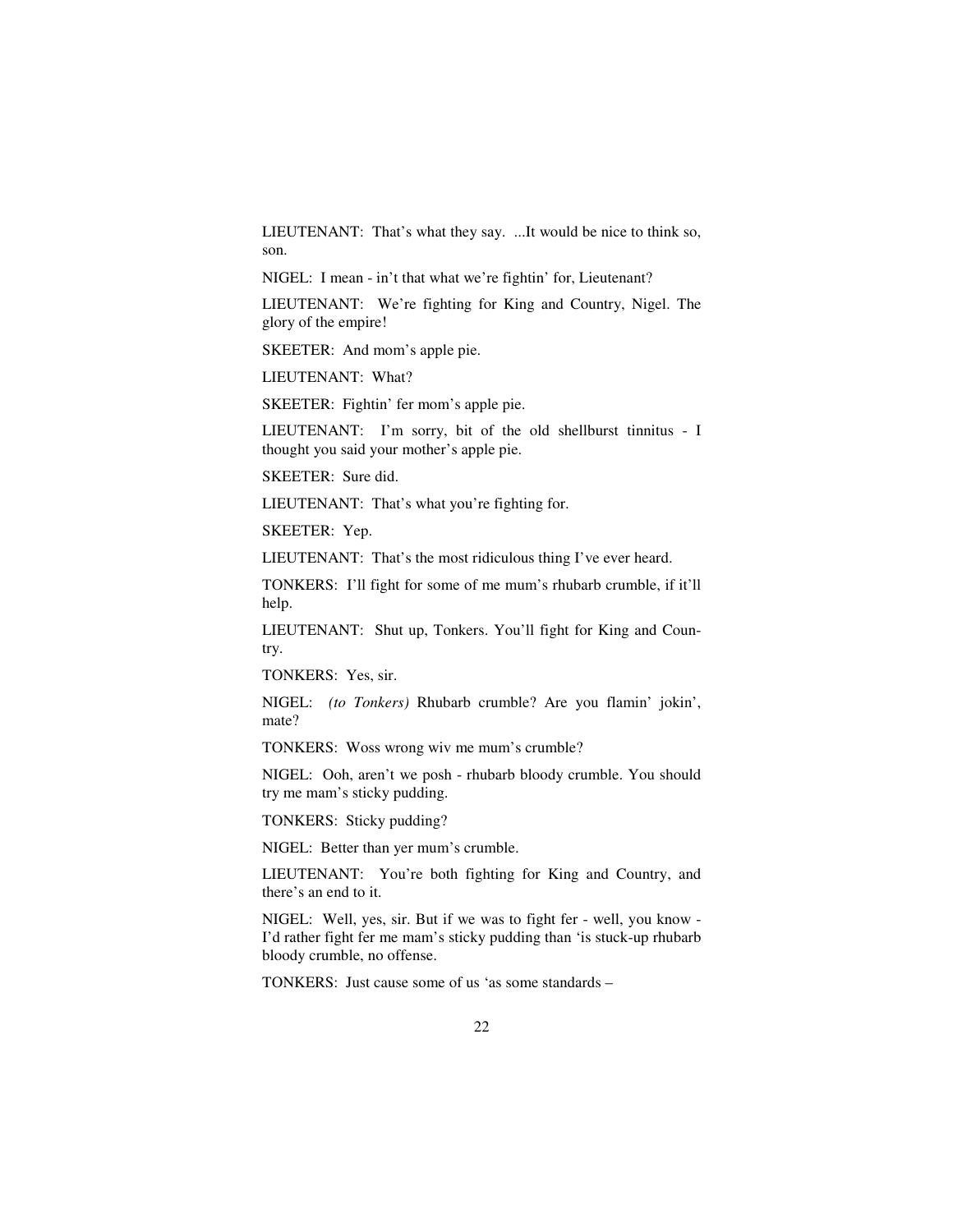### *After It's All Over*

Cast: (1F, 2M + recorded voice)

RECORDED BROADCAST - A radio news broadcast. FATHER - Aware of politics and the outside world. MOTHER - Aware of family relationship and the inside world. SON - Late teenage. Naive but earnest.

SETTING: A post-war survival bunker

TIME: A hazy future.

AFTER IT'S ALL OVER premiered as part of the 2009 VIGNETTES OF THE APOCALYPSE at the Gene Frankel Theatre in New York City, February  $12^{th}$ , 2009.

The play was directed by Ilana Landecker

Cast was as follows: Father: Dylan Weinberger Mother: Kristy Scheppke Son: Amy Chang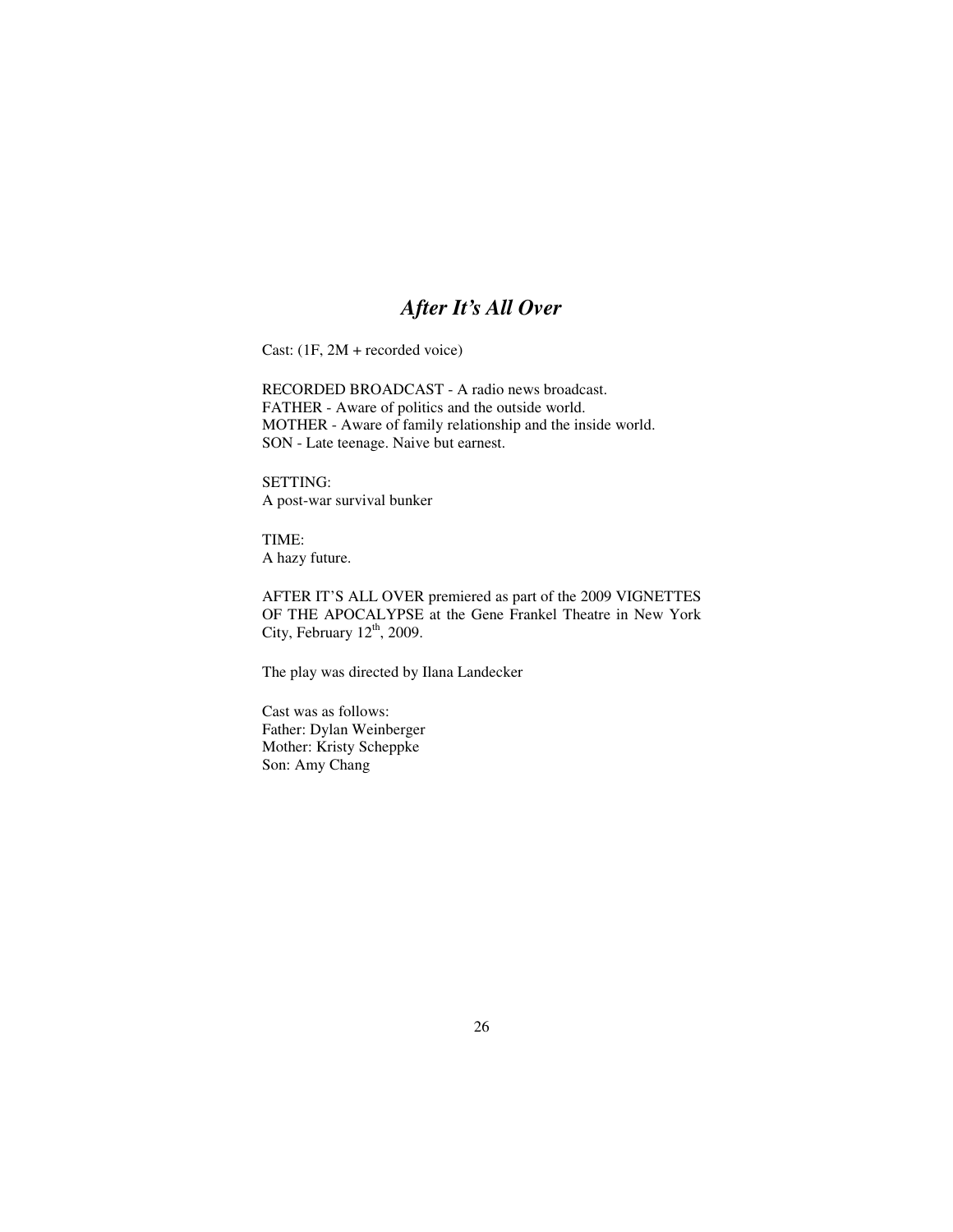#### *DARKNESS:*

RECORDED BROADCAST: *The war is over, the time for peace is at hand. In a recorded statement, the highest ranking surviving government official, the former intern of the deputy under-secretary to the National Endowment of the Arts and current Commander in Chief of the remaining Armed Force, Abigail Boniface, stated earlier today that the war is over. The United States, facing the overwhelming technology and insurmountable odds of the enemy forces, today declared unconditional surrender. This has been a recording. This message will repeat.* 

*AT RISE:* 

*(MOTHER and FATHER wait impatiently.)* 

MOTHER: Maybe he stopped to look for supplies.

FATHER: Delays are to be expected. There's a war on.

MOTHER: The war is over. They keep saying it on the radio.

FATHER: I've heard a lot of things on the radio. Doesn't mean I believe them. We never surrendered in my day.

MOTHER: You think it's a trick?

FATHER: Let me ask you - this Abigail Boniface - do you think she's competent to lead an army to surrender?

MOTHER: Not much of an army. Before he got blown up, Reggie from the next bunker said we were down to six hundred National Guard reservists in Alaska. I could organize six hundred people.

FATHER: You'd have them all looking for cans of soup.

MOTHER: Better than charging up Bunker Hill with muskets when the enemy has laser sweeps and disinterays.

FATHER: We ran out of muskets years ago.

MOTHER: It was a simile.

FATHER: No it wasn't.

MOTHER: Or do I mean metaphor?

FATHER: God only knows what you mean, woman. I don't trust Abigail Boniface to surrender. She's probably pretending.

MOTHER: She's the government, she doesn't need to pretend.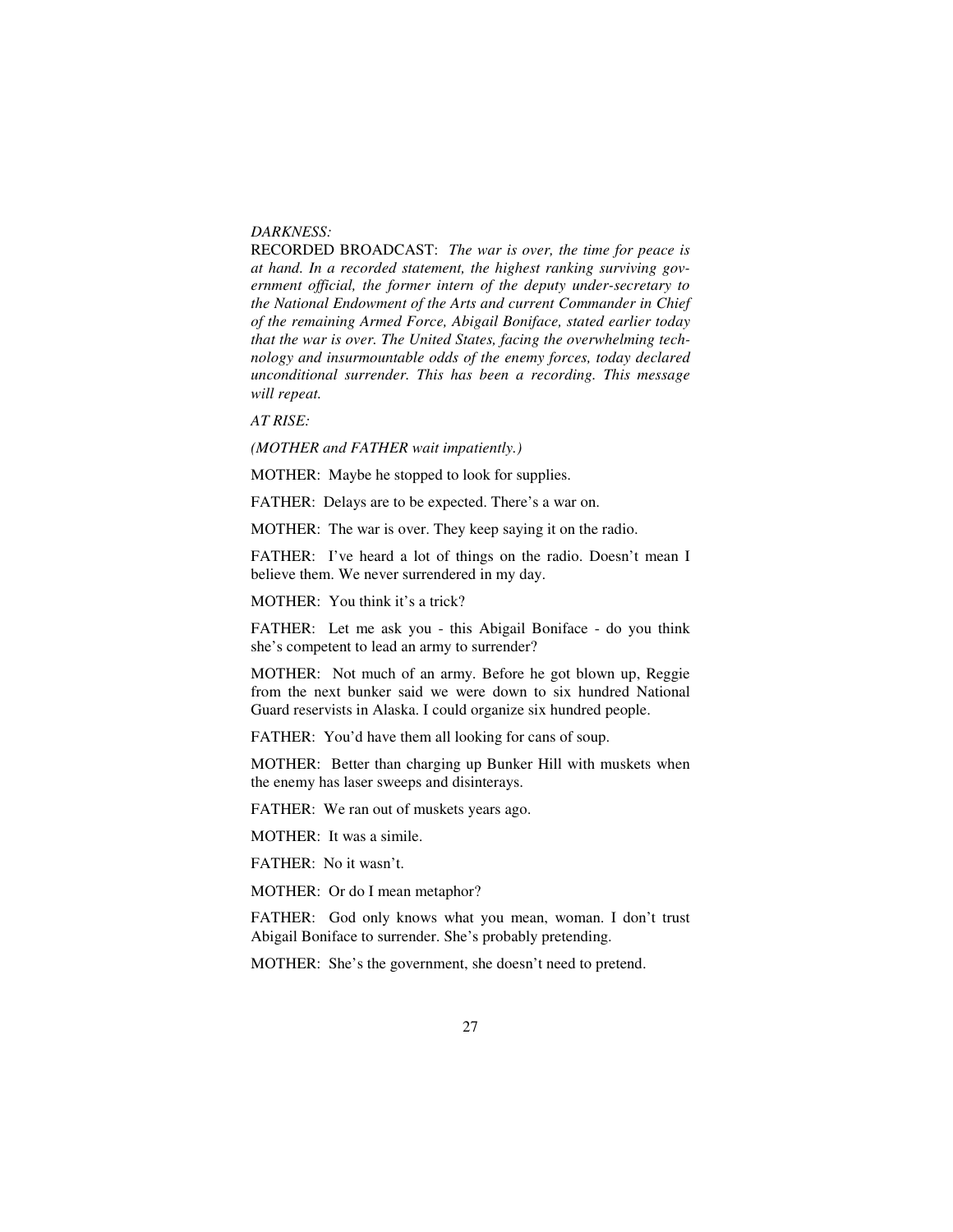FATHER: You can't trust the government. It's like what happened with the oceans.

MOTHER: That wasn't the government.

FATHER: But they lied about it! The enemy boils the entire ocean cooks the sixth fleet and every man, woman and child within fifty miles of a shoreline - you could expect some coverage. What did they report? Minor damage in the Florida Keys. They boiled the ocean, woman!

MOTHER: Don't get all worked up.

FATHER: In Wyoming, it rained shrimp for three days.

MOTHER: Well, Wyoming...

FATHER: Cooked shrimp!

*(beat)* 

You can't fight that. How do you fight shrimp? How do you launch a counter-attack when every navy vessel is too hot to touch?

MOTHER: I wish it would rain shrimp here. I could make gumbo.

FATHER: What is it with you and soup?

MOTHER: We've surrendered. A growing boy doesn't need a weapon anymore, he needs food.

FATHER: How do they know we surrendered?

MOTHER: Someone told them.

FATHER: Who?

MOTHER: Abigail must've sent someone.

FATHER: Who is there to send?

MOTHER: You're scaring me.

FATHER: I'm just saying.

MOTHER: Well, don't.

*(Their SON enters, carrying a charred box of dented soup cans.)* 

MOTHER: Thank God you're back.

SON: I think God's dead. I saw part of his foot.

FATHER: We were – your mother was worrying about you, son.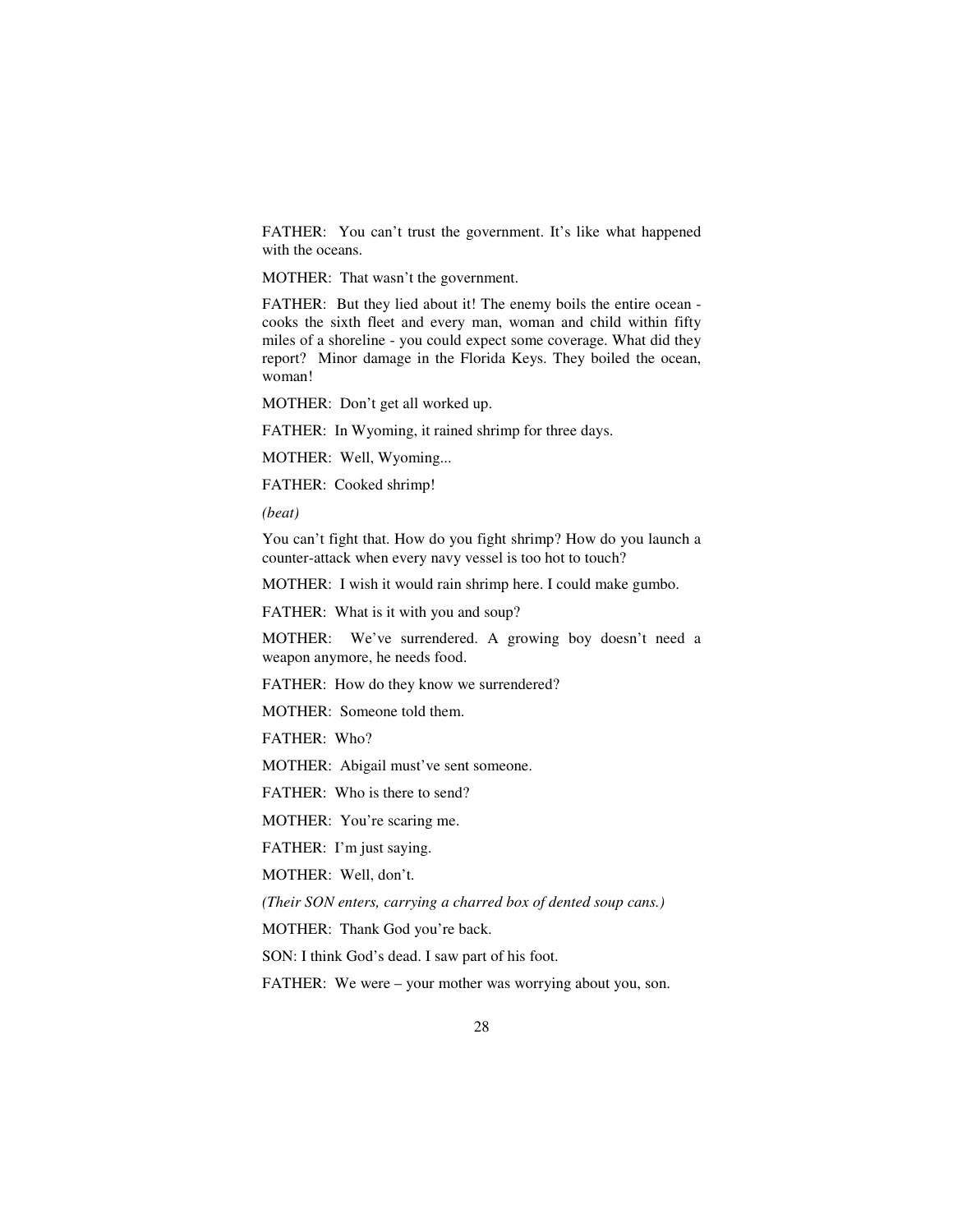# *Better by Candlelight*

Cast: (1M, 1 F)

MAN: 40's. Deceptively pleasant - with a sense of danger. WOMAN: 30's. Almost perceptive enough to realize it.

SETTING: A dark bedroom, lit by a single candle.

TIME: The play takes place in the present.

BETTER BY CANDLELIGHT received its first production by the Rockland Theatre Company in Los Angeles, May, 2006.

The play was directed by David Shinebaum

Cast was as follows:

Man: David Shinebaum Woman: Danielle Ozymandias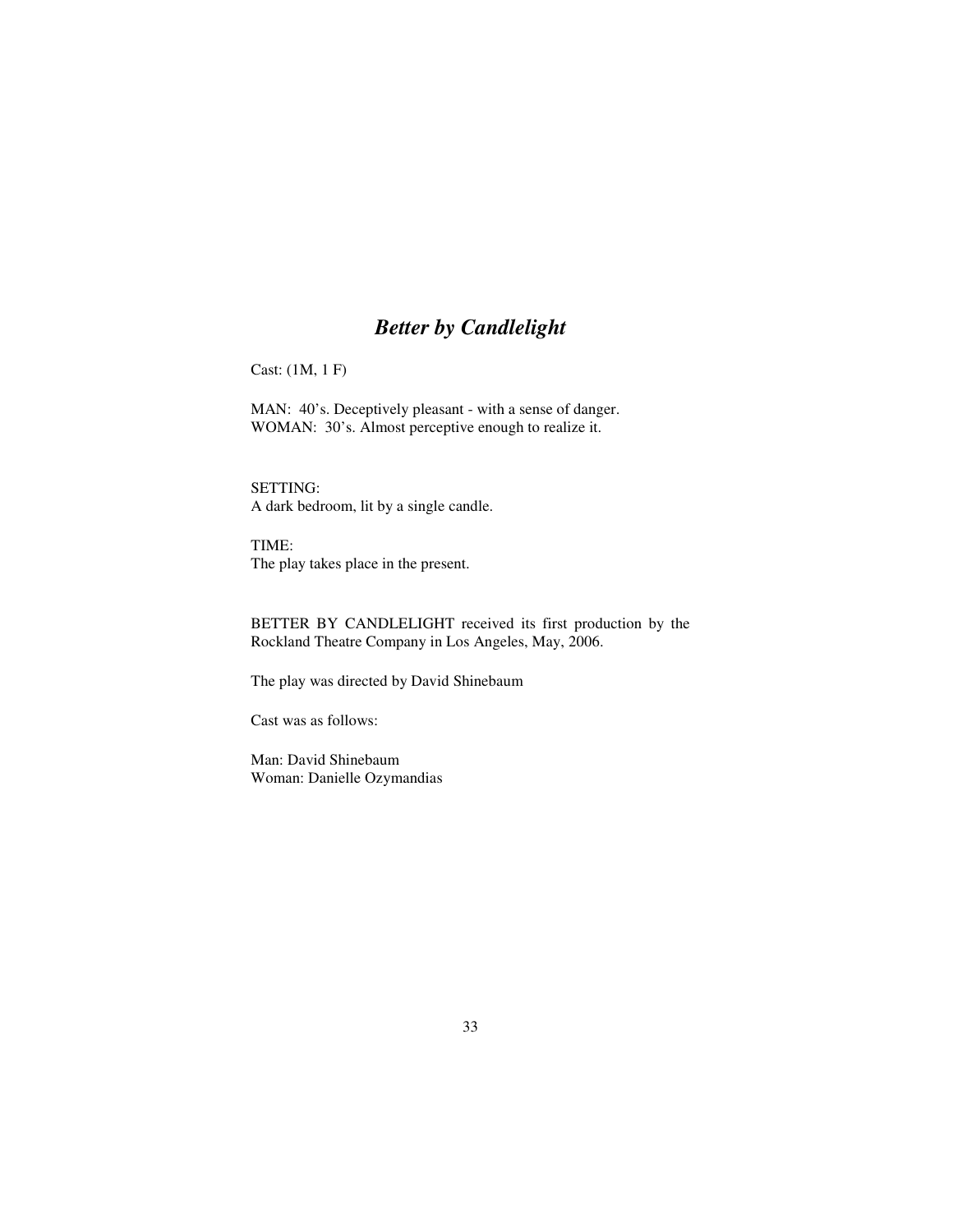*AT RISE: Darkness* 

*(A match flares - a candle is lit, barely revealing two figures and a bed.)* 

*(The stage is largely dark - two figures moving in and out of a tiny pool of light, visible at the edge of the bed, but if they lie back they are shrouded in darkness. )* 

*(A MAN and a WOMAN.)* 

WOMAN: Here. It's better by candlelight. You can believe anything.

MAN: How long have you had that candle there?

WOMAN: A while.

MAN: Sitting ready.

WOMAN: It's not like I planned –

MAN: You just happened to start putting a candle next to the bed.

WOMAN: There's a difference between planning and hoping.

MAN: I'm surprised there isn't a box of condoms next to it.

WOMAN: There's...

MAN: What?

WOMAN: There's actually some in the drawer.

MAN: You have condoms.

WOMAN: I'm allowed to have condoms.

MAN: Do you... do we need them?

WOMAN: What d'you mean?

MAN: Has there been anyone – no, forget it. I don't want to know. I don't even know why I'm here.

WOMAN: Look, we don't... this wasn't my –

MAN: I'm not in the mood.

WOMAN: You came over here.

MAN: I've changed my mind.

WOMAN: The box is unopened.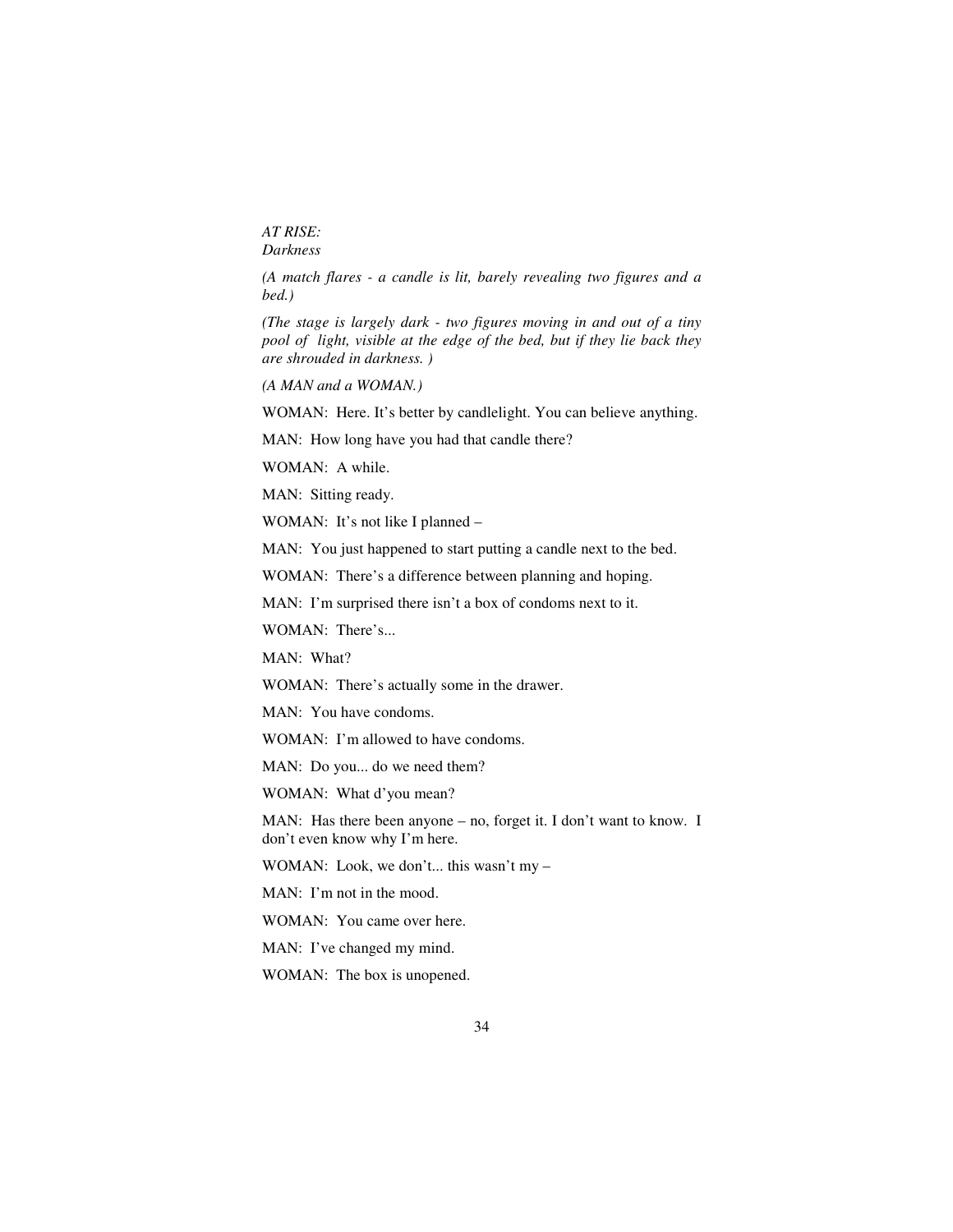*(Beat)*  MAN: Unopened. WOMAN: There hasn't been anyone since you. MAN: Really? WOMAN: Would I lie to you? MAN: But you had them ready. WOMAN: In case. I was hoping you would come back. MAN: Why would you – WOMAN: Have you? MAN: I uh... I'm not – WOMAN: I think you have. I think you should wear one. MAN: You don't trust me. WOMAN: Well it's not – I um... It's been a while. MAN: A year. A year ago today. WOMAN: Really. MAN: Yeah. WOMAN: So you should wear one. MAN: You waited for me. WOMAN: Yes, honey. MAN: Sweetie. WOMAN: Yes, sweetie. ... You need to wear one. MAN: We never used to. WOMAN: Well... It's been a while. Things have changed. MAN: I don't want them to have changed. WOMAN: Yeah, I noticed. MAN: Do you still love me? WOMAN: Is that what you want? MAN: Tell me you do. WOMAN: Are you sure?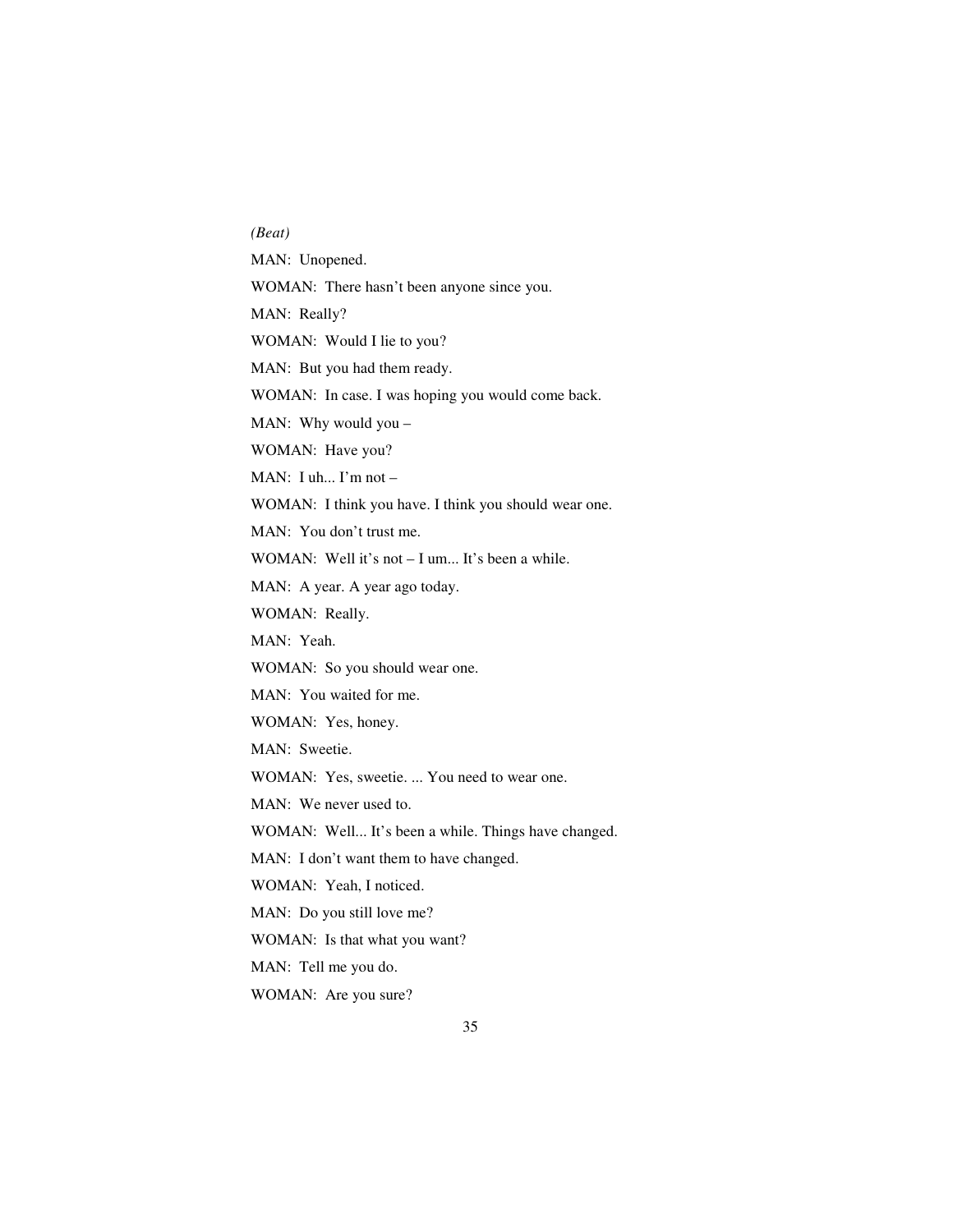## *The Waiting Room of the Gods*

Cast: (2M,2F)

CUPID: A grown man, out of shape, dressed in a diaper with a quiver of arrows on his back. Sick to death of both of his compatriots, Erato and Venus.

VENUS: Young, beautiful and seductive, dressed in a diaphanous gown. Sick to death of Cupid, but tolerant of Erato's foibles.

ERATO: A cheerful old lady, completely in her own world. Possibly while also in a wheelchair, using an old fashioned ear trumpet. No clue that she's tiresome to the others.

ED: In a word, spineless - including his physicality.

SETTING: A very old fashioned waiting room.

TIME: The play takes place in the present.

THE WAITING ROOM OF THE GODS premiered in Chicago at the Appetite Theatre's BRUSCHETTA 2009 SHORT PLAY FESTIVAL September 18<sup>th</sup>, 2009

The play was directed by Dan Krall

Cast was as follows: Cupid: Nathan Hicks Venus: Megan Brown Erato: Chris Genovese Ed: Kevin Crispin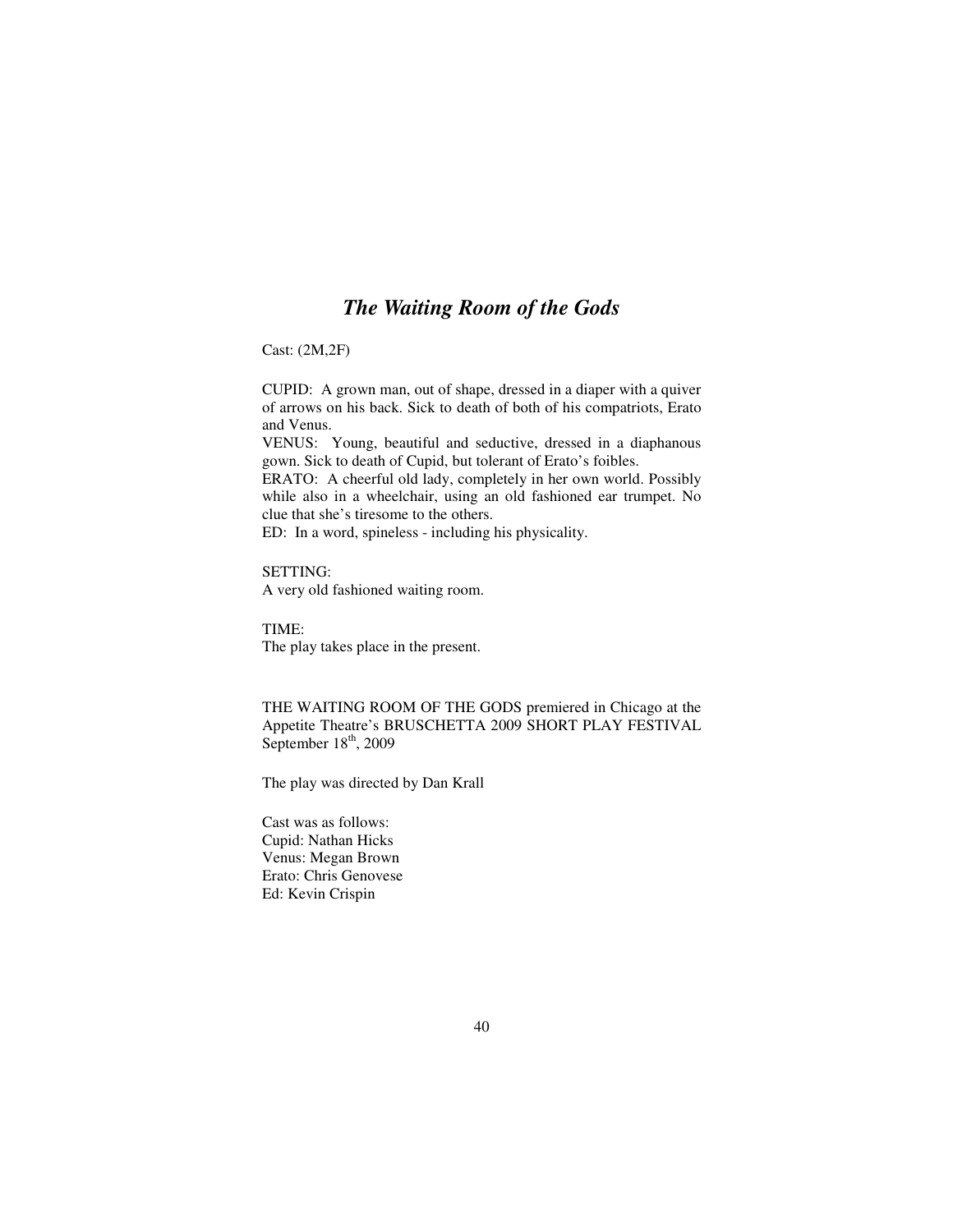*AT RISE:* 

*(CUPID, VENUS and ERATO sit on dusty chairs in an antique waiting room. Bored.)* 

*(ED enters.)* 

CUPID: Ah, crap. There's no room! Go away!

VENUS: Play nice.

*(to Ed)* 

Hello.

ED : Hi.

CUPID: Sod off.

VENUS: Don't mind him - he just needs his diaper changed.

CUPID: Oh, you're so funny. How'd you like an arrow up your lute?

ERATO: Her what?!

CUPID: Lute. Lute!

*(to Ed)* 

Deaf as a post.

ED : I'm not sure I'm in the right place.

CUPID: You a god?

VENUS: Of course he's a god.

ED : I'm not exac–

CUPID: Don't want any more muses.

ERATO: What did he say?

VENUS: He's calling you a muse again.

ERATO: Well if you think he is.

ED : I was told to wait here.

ERATO: Why?

ED : I'm not really sure how it all –

ERATO: He doesn't *seem* funny.

ED : What?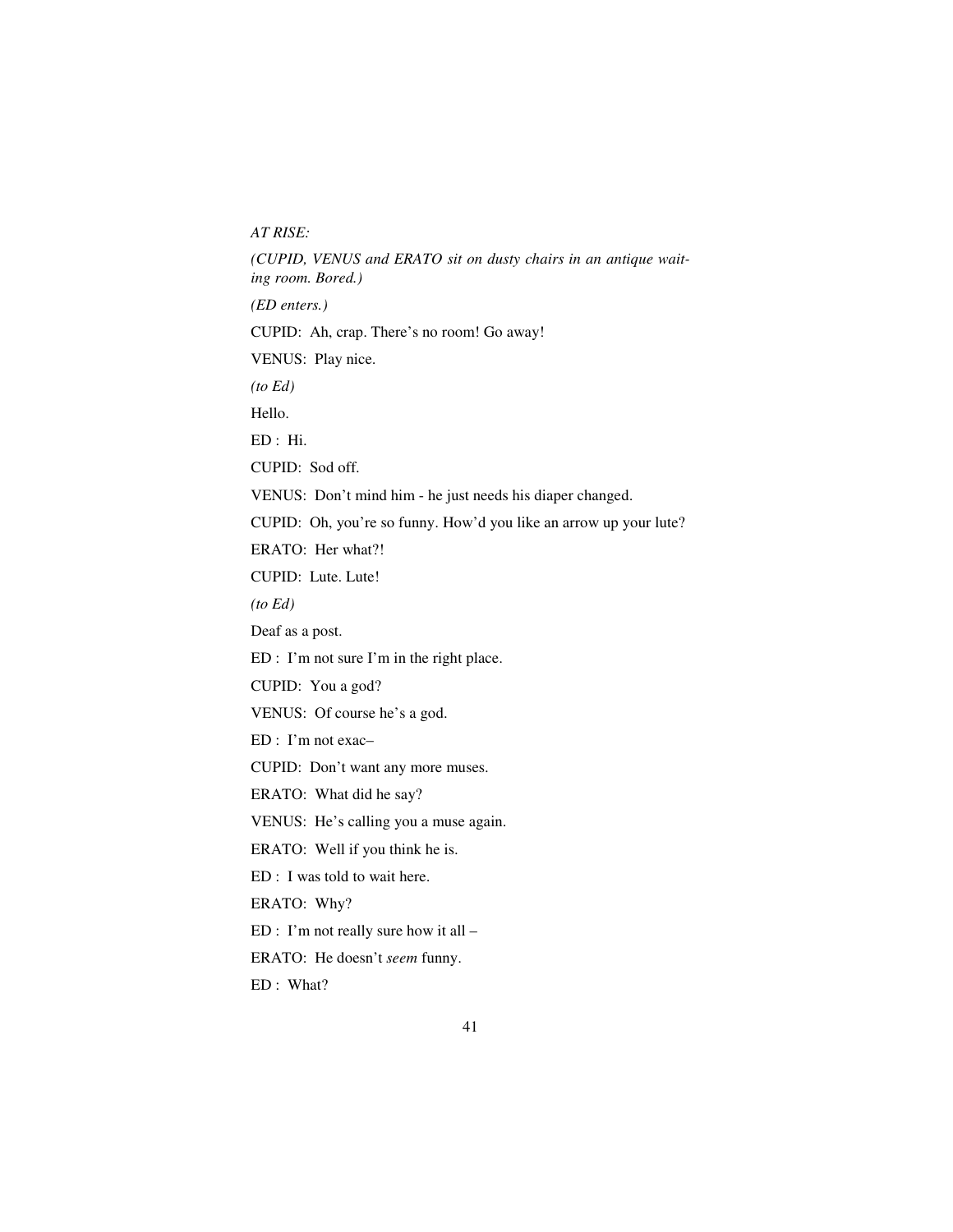ERATO: Why is he so funny?

ED : Who, me?

CUPID : *(to Erato)* Shut up, you old bat!

ERATO: He's not at all amusing.

VENUS: No. Cupid was saying –

CUPID: You! You're a bloody muse, you shouldn't be here!

ERATO: *(to Ed)* How do you do. I'm Erato. *(brightly)* I'm a muse.

CUPID: He knows that, you harpy!

ED : Very pleased to meet –

CUPID: Quit lying to that withered up prune - are you a God?

 $ED: I'm -$ 

VENUS: Stop being so elitist.

CUPID: It's a simple question.

ED : I'm not a god.

CUPID: I knew it.

VENUS: Are you a personification?

CUPID: Of course he's a bloody personification!

ERATO: Erato, the muse of Erotic Poetry... Of course, I don't get out much these days.

CUPID: Shut up!

VENUS: *(sympathetically)* You're not some awful sexual-politics satire are you?

CUPID: If he's the ghost of a gay marriage amendment with some moral to preach, I'm gonna stab him.

VENUS: You couldn't stab a pincushion.

CUPID: I will! I'll grab an arrow and just stick it in his –

*(CUPID pulls an arrow from his quiver - but it is as limp as a piece of rope)* 

– what the hell is up with my arrow?!

VENUS: Apparently nothing.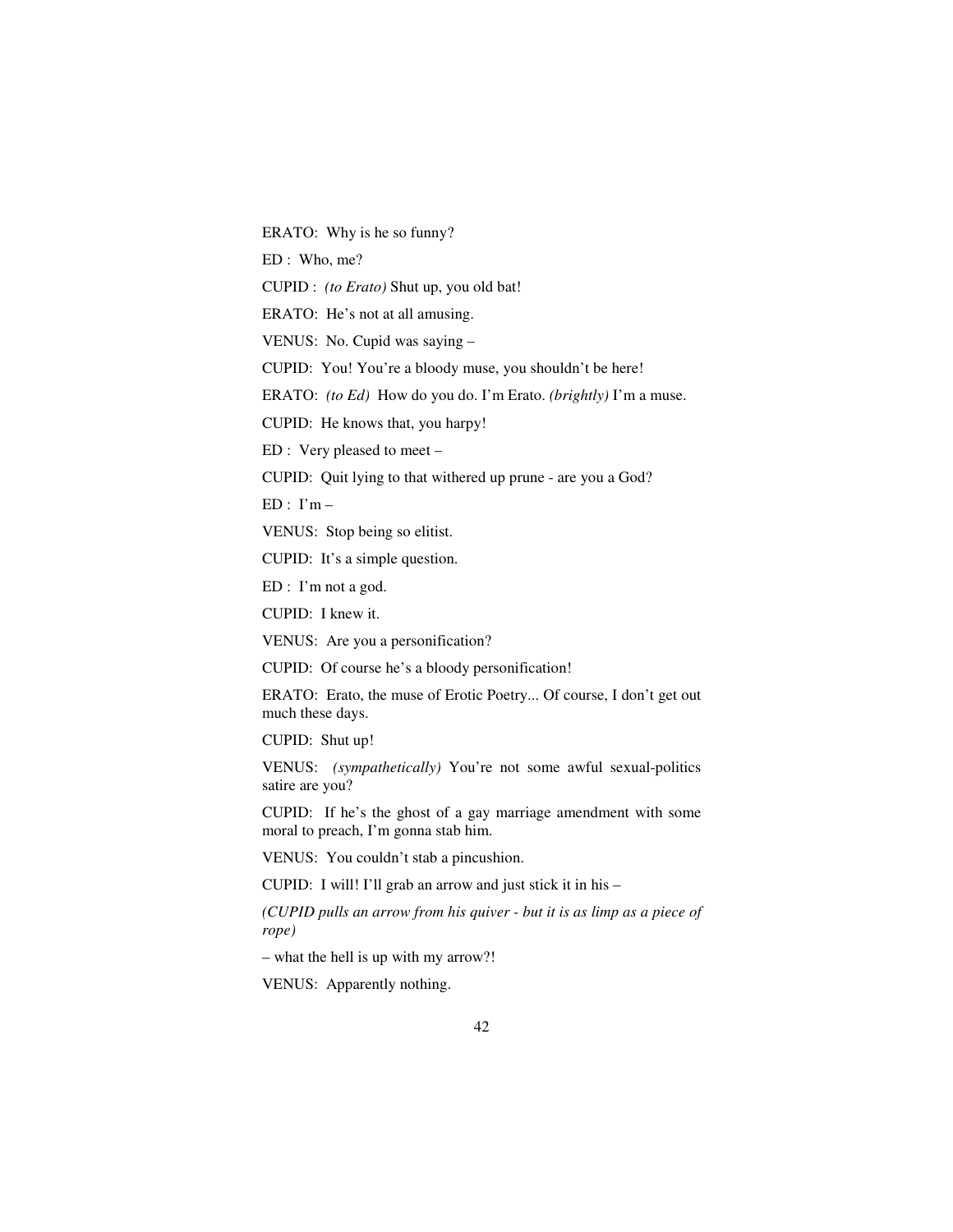## *The Fine Print*

Cast: (1M, 1 Either)

ARCHIE: A somewhat mousy man. Precise, to the point of geekiness. THE DEVIL: Elegantly dressed, and visibly the devil.

SETTING: A kitchen in Archie's modest home.

TIME: The play takes place in the present.

THE FINE PRINT received its premiere performance, and won the Audience Favorite Award at THE NEW PLAYS FESTIVAL AND COMPETITION, The Promenade Playhouse, Los Angeles, CA. June 11<sup>th</sup>, 2009

The play was directed by Danielle Ozymandias

Cast was as follows: The Devil: Michael Symonds Archie: Christopher Symonds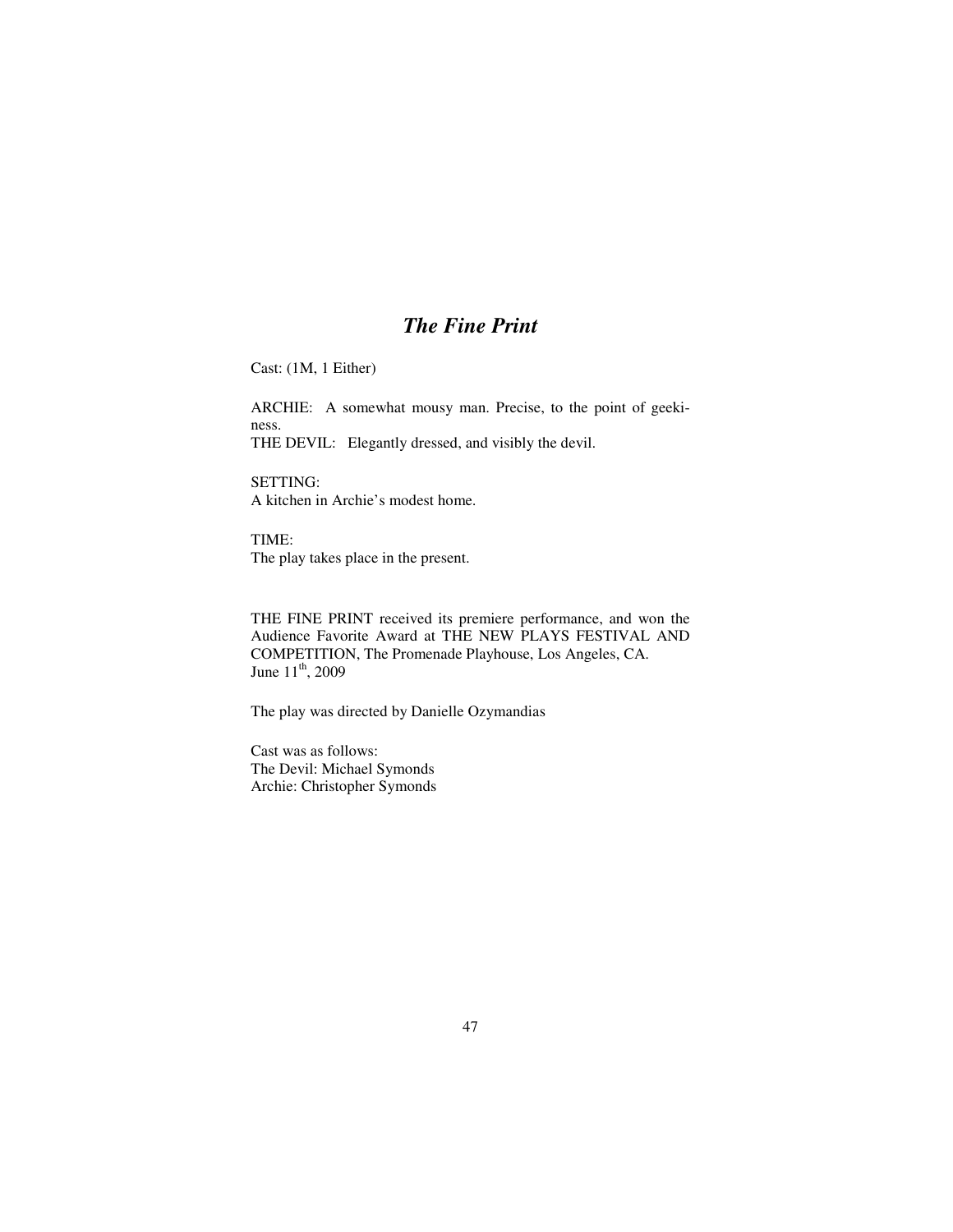*AT RISE:* 

*(ARCHIE reads a large document.)* 

*(Behind him paces the DEVIL.)* 

DEVIL: It's a fairly standard contract.

ARCHIE: I always read them until I understand them.

DEVIL: Oh, for God's sake.

*(Archie looks up, mildly surprised.)* 

DEVIL: I can say his name. I'm not frightened of him. ... Are you telling me you read every word of your cell phone agreement?

ARCHIE: Of course.

DEVIL: That's a first.

ARCHIE: Twice.

DEVIL: It's anal retentive, that's what it is.

ARCHIE: Saved me getting stuck paying for two more years if I took the quote unquote free replacement option in paragraph fourteen.

DEVIL: Yes, but if it takes you two years to read the contract, I fail to see any advantage.

ARCHIE: This is my immortal soul we're talking about here.

DEVIL: There's nothing in there about an immortal soul.

ARCHIE: Well, soul.

DEVIL: No one mentioned immortal, the contract says nothing about immortality - that would be stupid.

ARCHIE: Which is where I run into difficulty.

DEVIL: What don't you get?

ARCHIE: It all seems... mundane.

DEVIL: You think there should be fire and brimstone, and eternal damnation.

ARCHIE: This doesn't even mention an afterlife.

DEVIL: Jesus Christ! You're fixating.

ARCHIE: Could you not take his name in vain? I'm not dammed yet.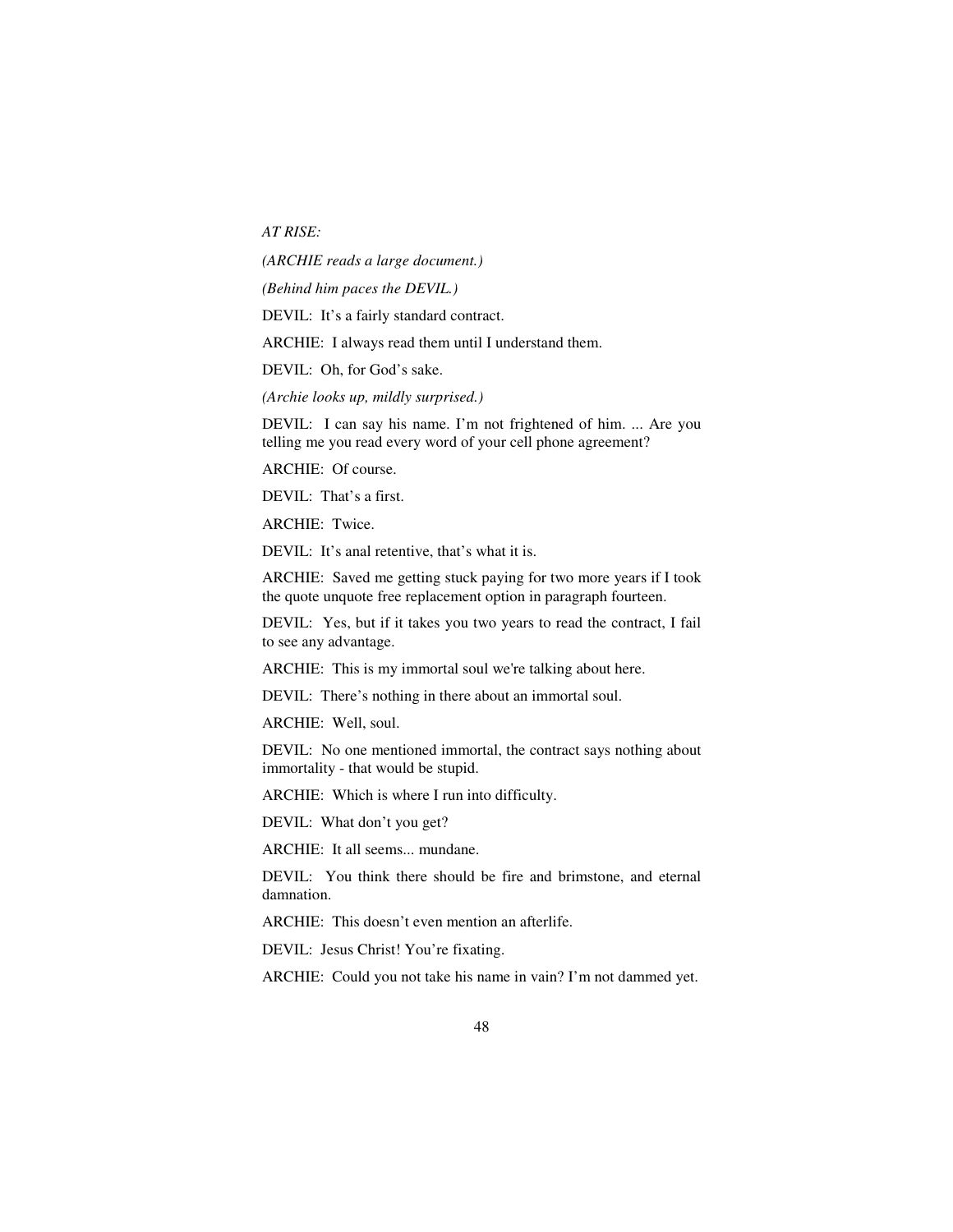DEVIL: Take his name in vain? What does that even mean.

ARCHIE: Here we go again.

DEVIL: Listen. If you hit your thumb with a hammer, God really isn't bothered if you shout his son's name, even if you give him a new middle one beginning with an "F." Omniscient, remember? He knows the difference between that and an intentional beseeching prayer. That's not taking his name in vain.

ARCHIE: Then what is it?

DEVIL: It's nothing! It's like saying "Ow policeman!" The crime and the ten commandments are a list of crimes - the crime is *taking* his name in vain. It's the same crime as impersonating a police officer. You dress up as a cop, and start ordering other citizens around or fining them for speeding and pocketing the cash - that's a crime. Same thing. Pretending to be God - or to speak for God to make a quick buck - that's against his rules. Trust me, Jimmy Swaggart's gonna burn in hell. Metaphorically.

ARCHIE: Why do I feel you're being self serving?

DEVIL: Good God above, you're an irritating little man.

ARCHIE: Then why are you so keen on getting my soul?

DEVIL: You're fixating on this soul business. It's a word - I don't think there is a soul.

ARCHIE: And yet –

*(Archie indicates the contract.)* 

DEVIL: Believe what you like - I've never seen one.

ARCHIE: You're the devil! Which leads me to two assumptions.

DEVIL: Why am I not surprised that you need to analyze it?

ARCHIE: Firstly, your existence proves there are supernatural powers. If the devil can appear before me, seeking to bind me to a contract, then God must also exist. Heaven, Hell - a struggle for my soul.

DEVIL: Man, what an ego.

ARCHIE: Secondly – secondly, you lie. You are the prince of lies, of deceit, of trickery. I cannot believe a word you say.

DEVIL: So why imagine that I'll hold to a contract?

ARCHIE: What?